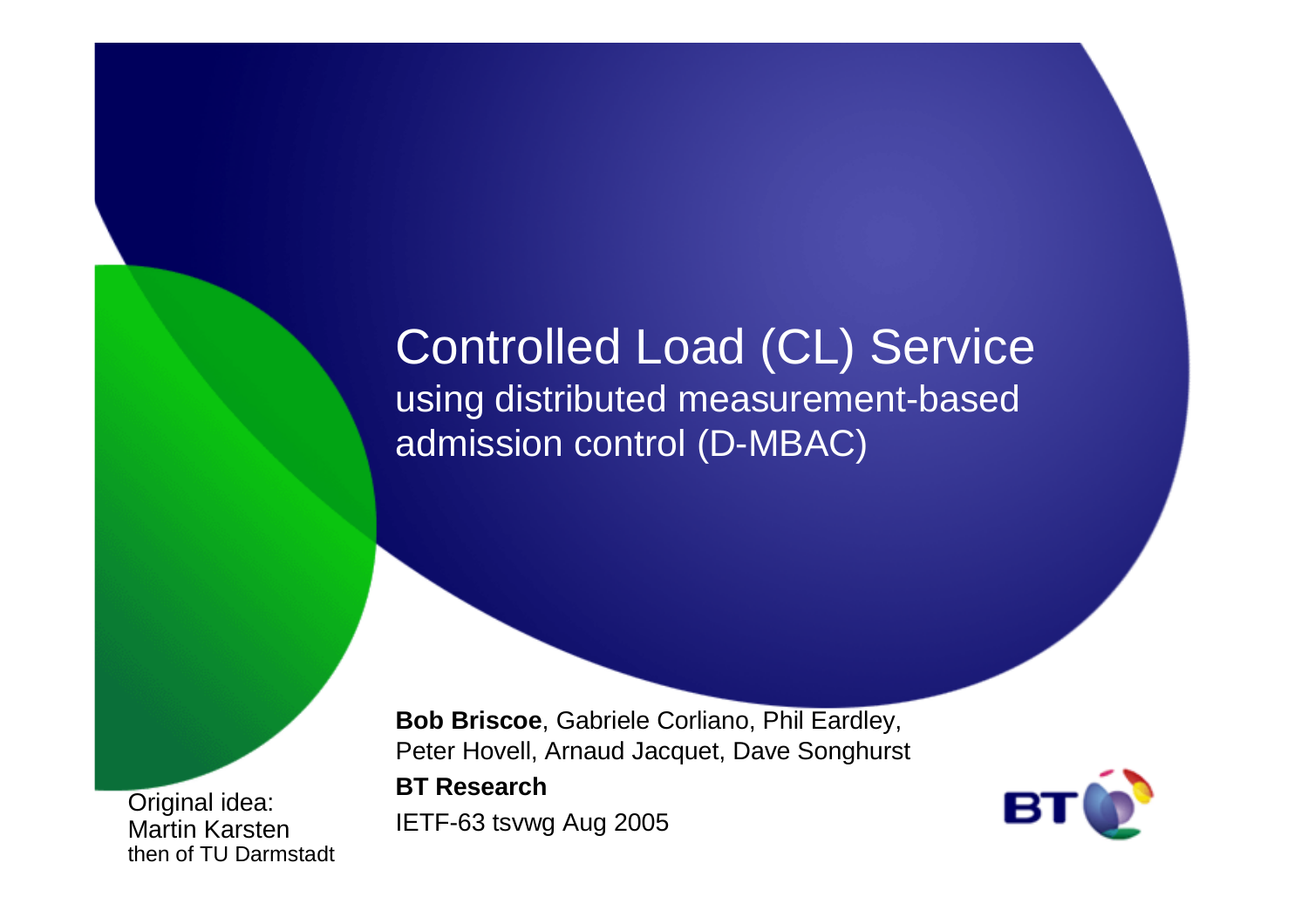# **drafts**

- • use-case
	- An architecture for edge-to-edge controlled load service using distributed  $\bullet$ measurement-based admission controldraft-briscoe-tsvwg-cl-architecture-00.txt
	- •intention: informational
- • per-hop behaviour (PHB) definition
	- The controlled load per hop behaviourdraft-briscoe-tsvwg-cl-phb-00.txt
	- •intention: standards track
	- $\bullet$ advice sought on best working group (assume tsvwg)
- • related to:
	- $\bullet$ RTECN drafts from Joe Barbiarz/Kwok Chan & co, Nortel (tsvwg)
	- $\bullet$ Load control of real-time traffic, RMD framework, Lars Westberg & co, Ericsson (nsis)

pre-requisite

- • distinguishing features of our work
	- •principled design, based on sound theoretical foundations
	- $\bullet$ uses standard IETF wire protocols, but not their (informational) architectures

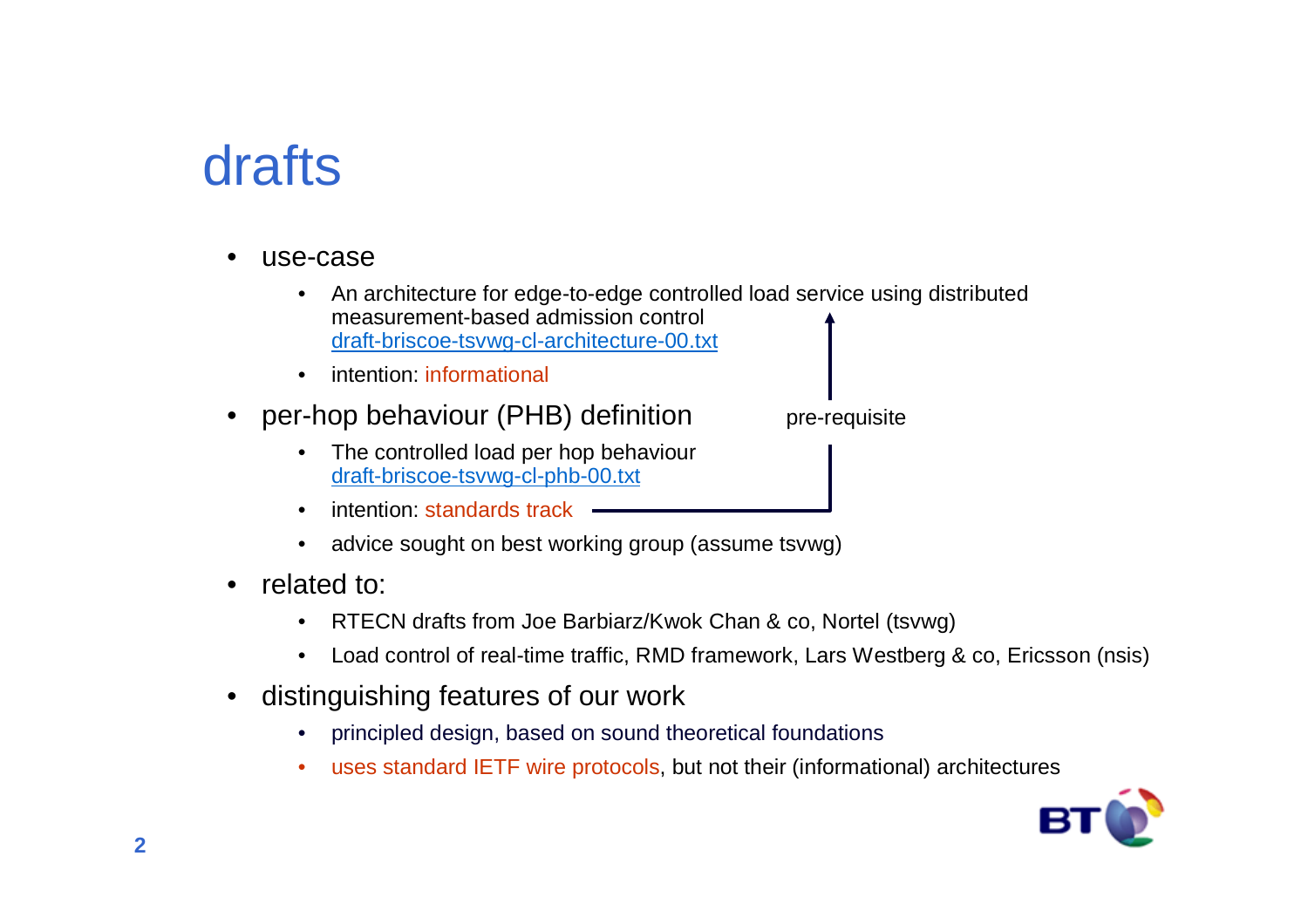# the problem:

controlled load service

- k end to end • voice bits initially ~50% in BT's converged network
	- presumably similar for converged internetwork
- problems in cores/backbones rare
	- $\bullet$ unexpected traffic matrix
	- •disasters/re-routes
- end-to-end admission ctrl without costly core or border mechanisms
- build on Intserv over Diffserv [RFC2998], but solve hidden fudge
	- $\bullet$ for long topologies describes how some interior nodes do CAC
	- $\bullet$ scaling problem returns, esp at borders
	- $\bullet$ brittle to re-routes/disasters (route pinning & fixing Diffserv capacity alloc)

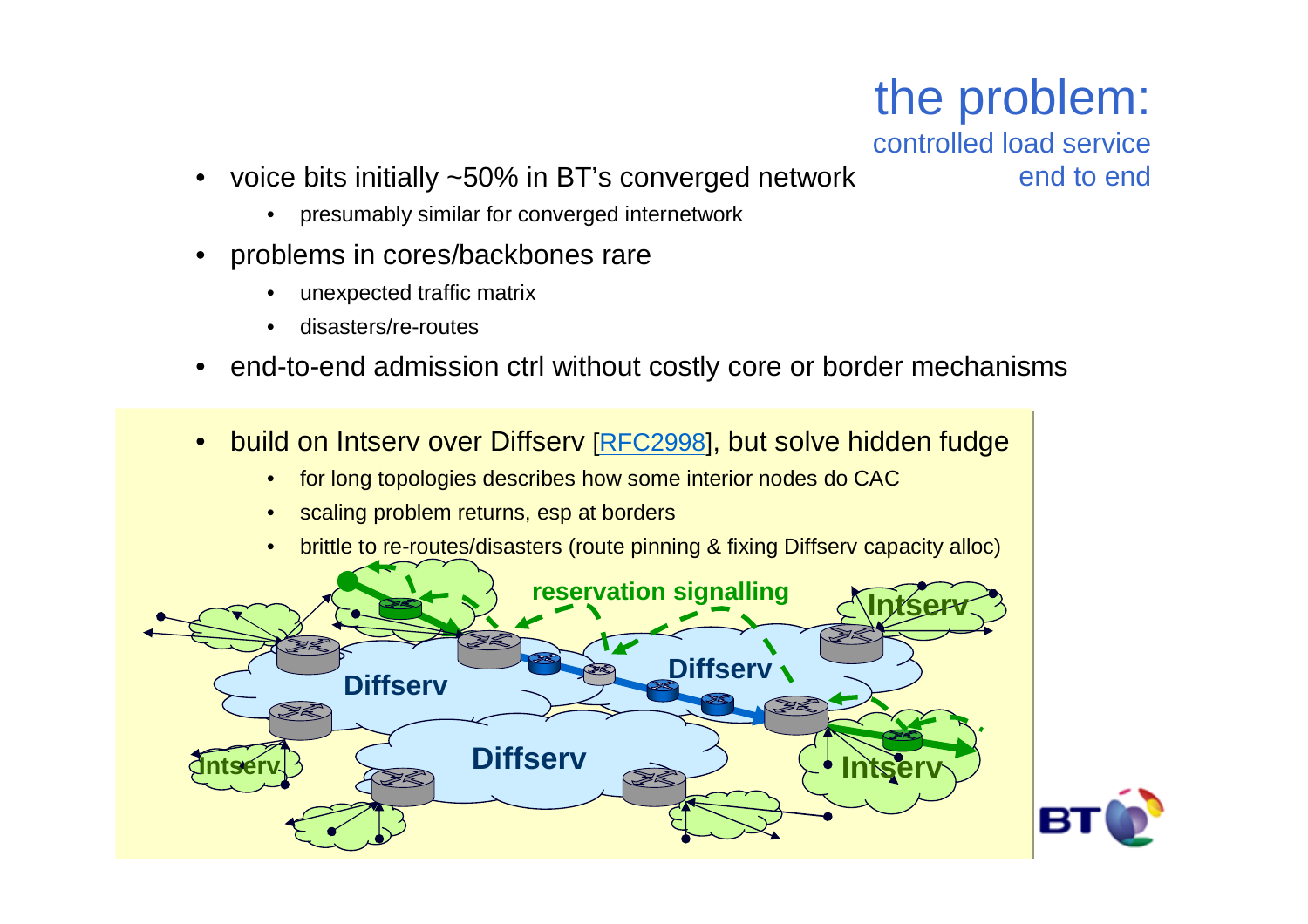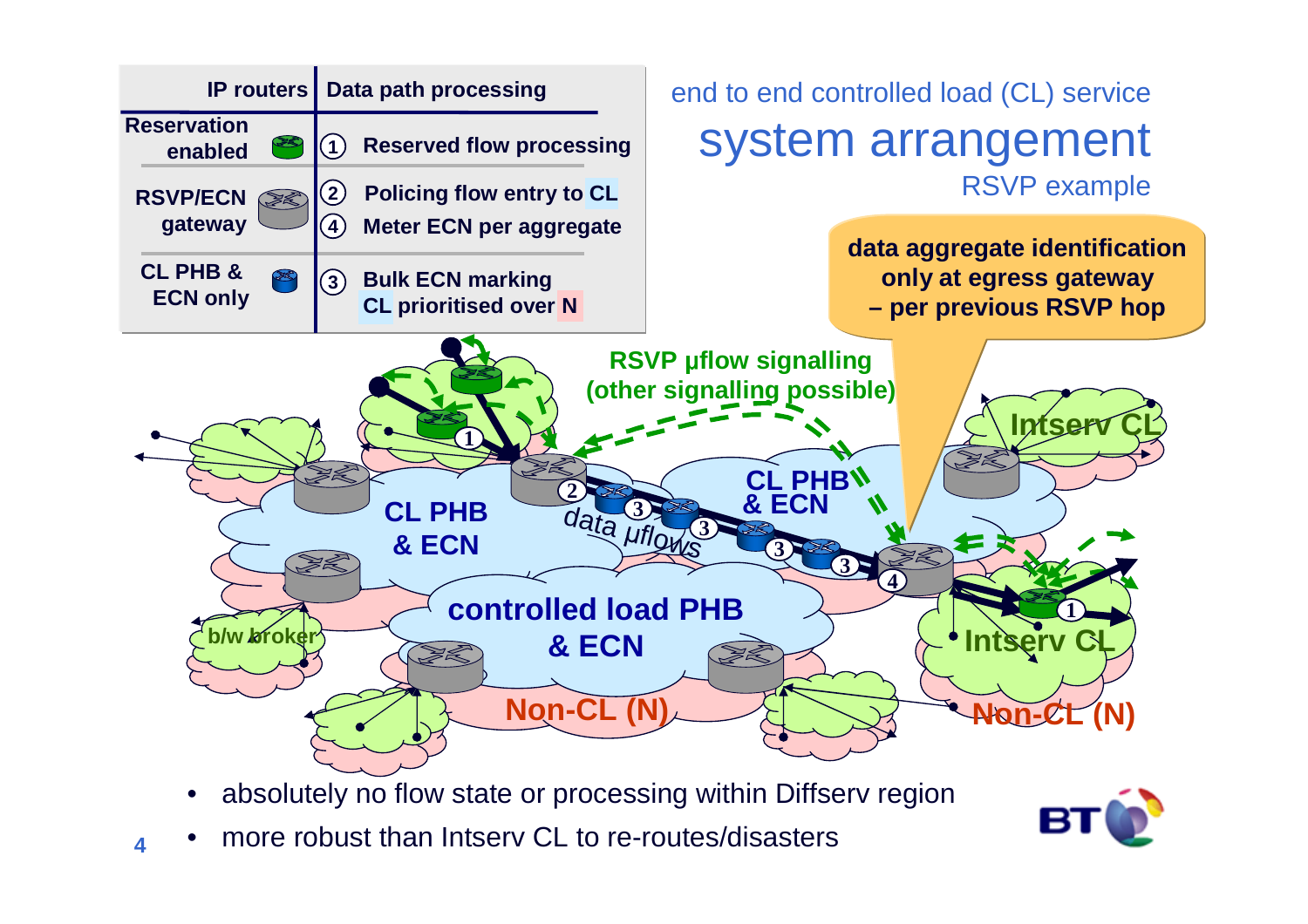# don't jump to conclusions

- uses standard IETF wire protocols & most semantics
	- $\bullet$ but not their (informational) architectures

| RSVP [RFC2205]                                   | <b>DSCP [RFC2474]</b>      | <b>ECN [RFC3168]</b> |
|--------------------------------------------------|----------------------------|----------------------|
| not Intserv core & borders not Diffserv policing |                            | edge-to-edge         |
| (other signalling poss.)                         | & not fixed capacity alloc | not end-to-end       |

- • when you hear the words RSVP, DSCP or ECNthey mean just that  $-$  the wire protocols & semantics
- BTW, this edge-to-edge scenario chosen as first step
	- •to encourage ECN deployment

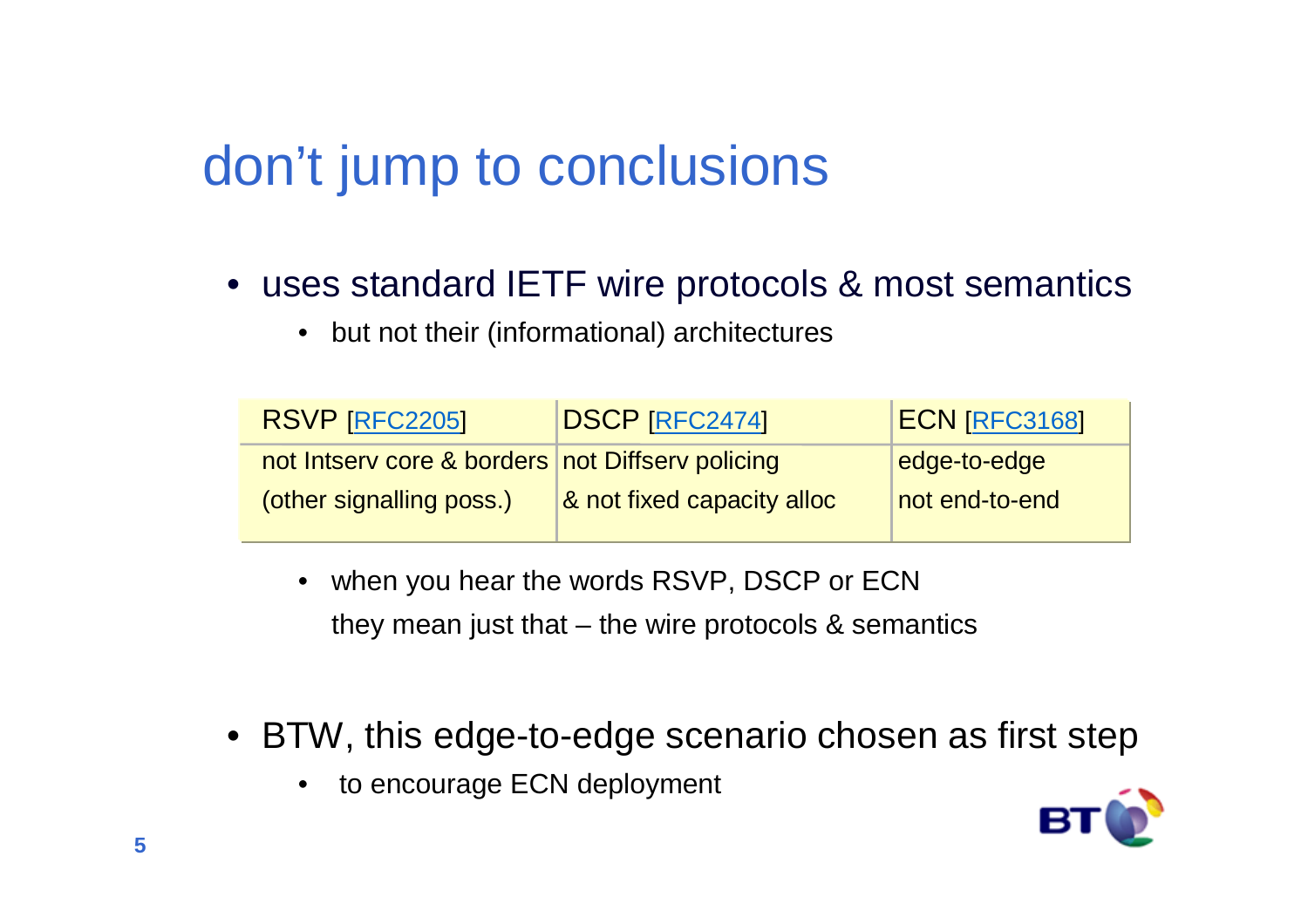## data plane functions:ingress gateway

explanation easier if we start by assuming we have already admitted a flow

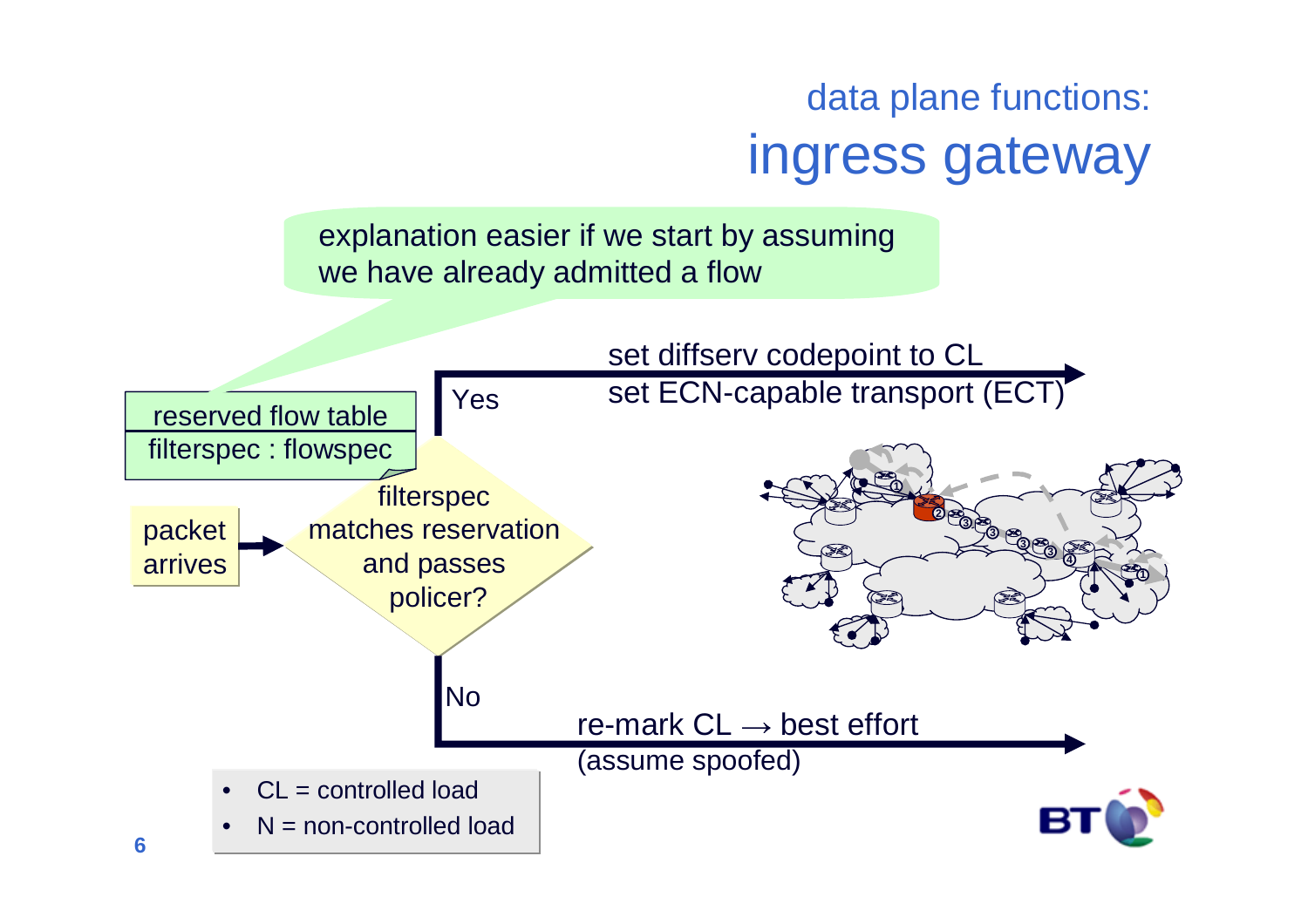## data plane functions:egress gateway

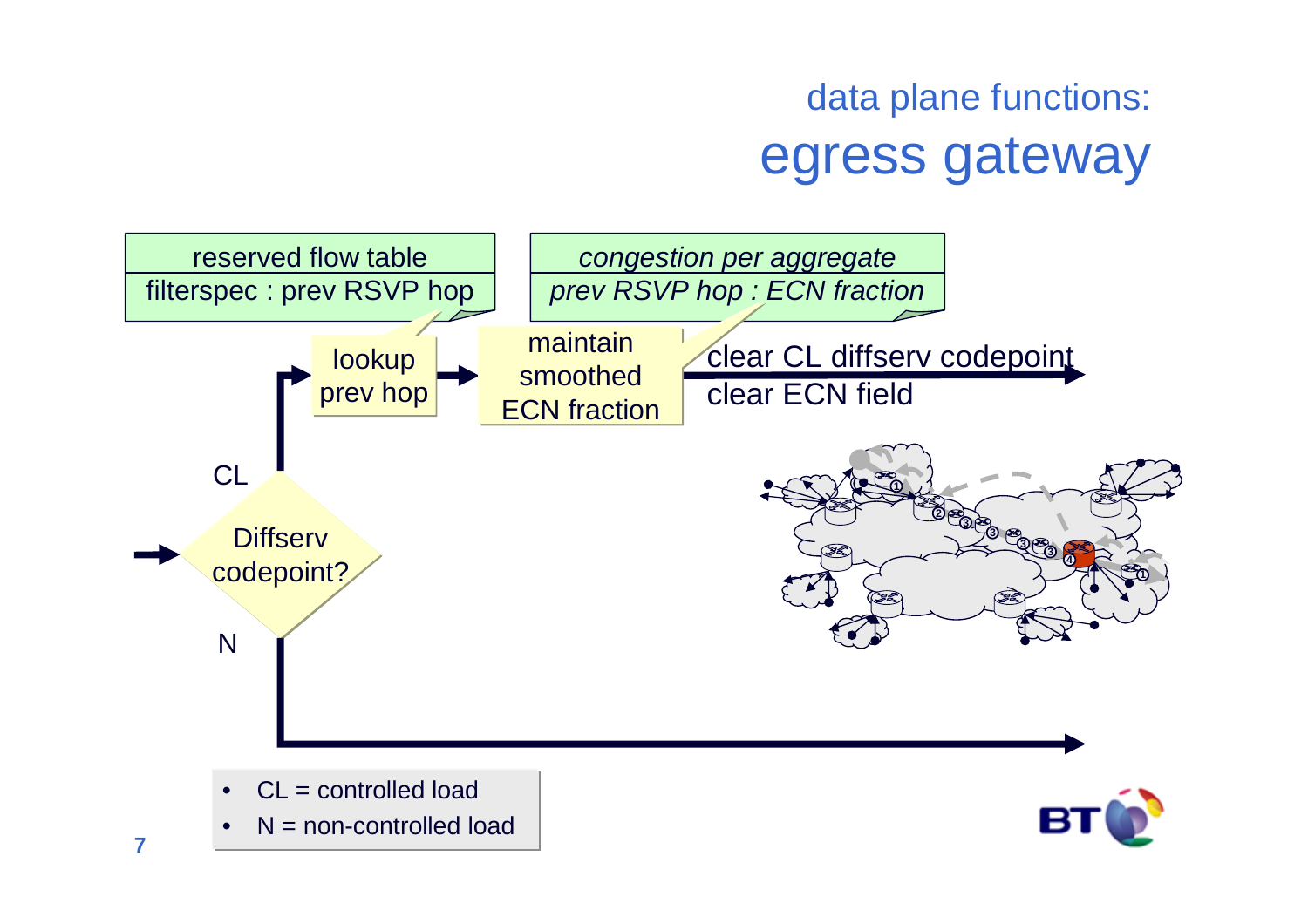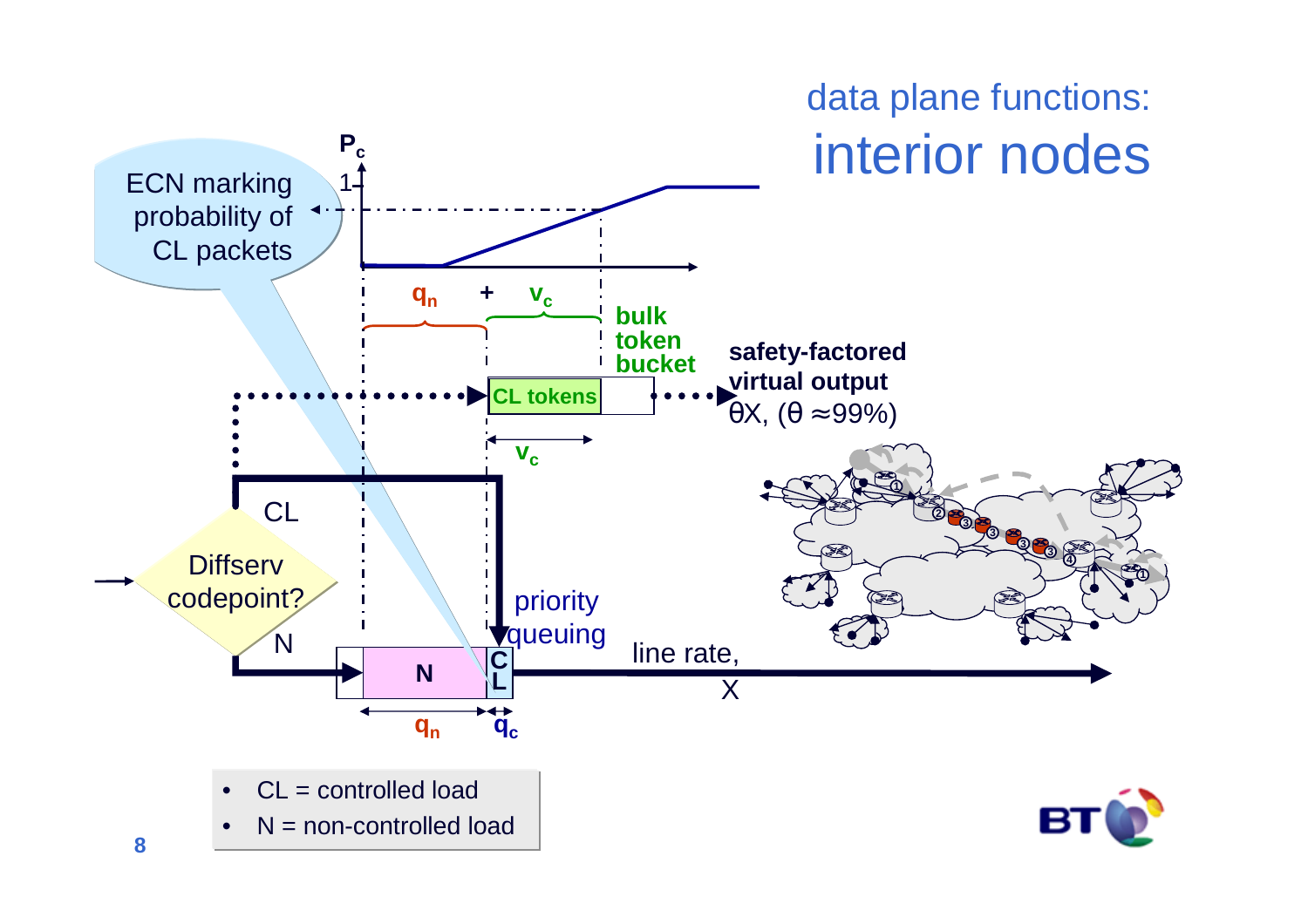

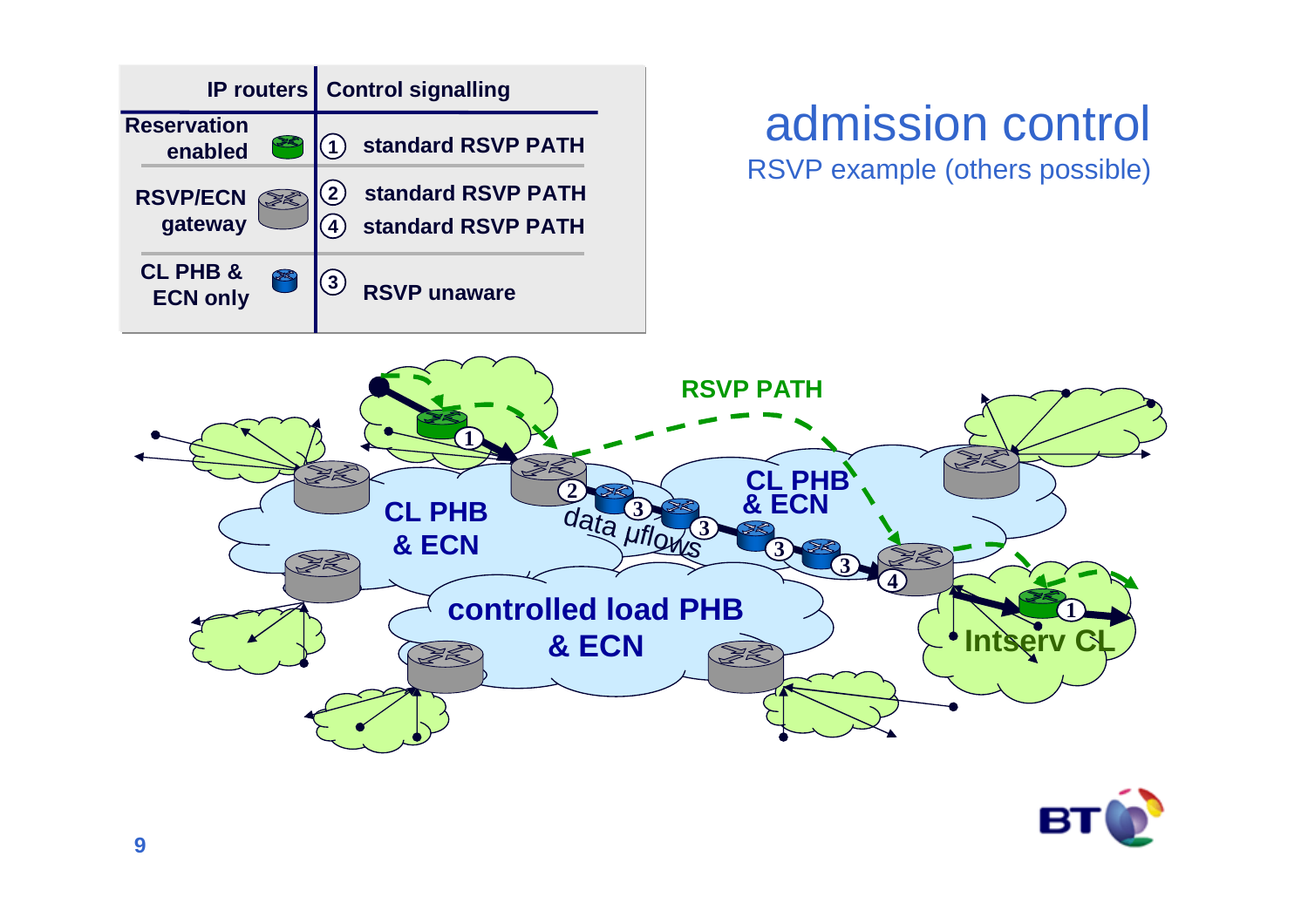

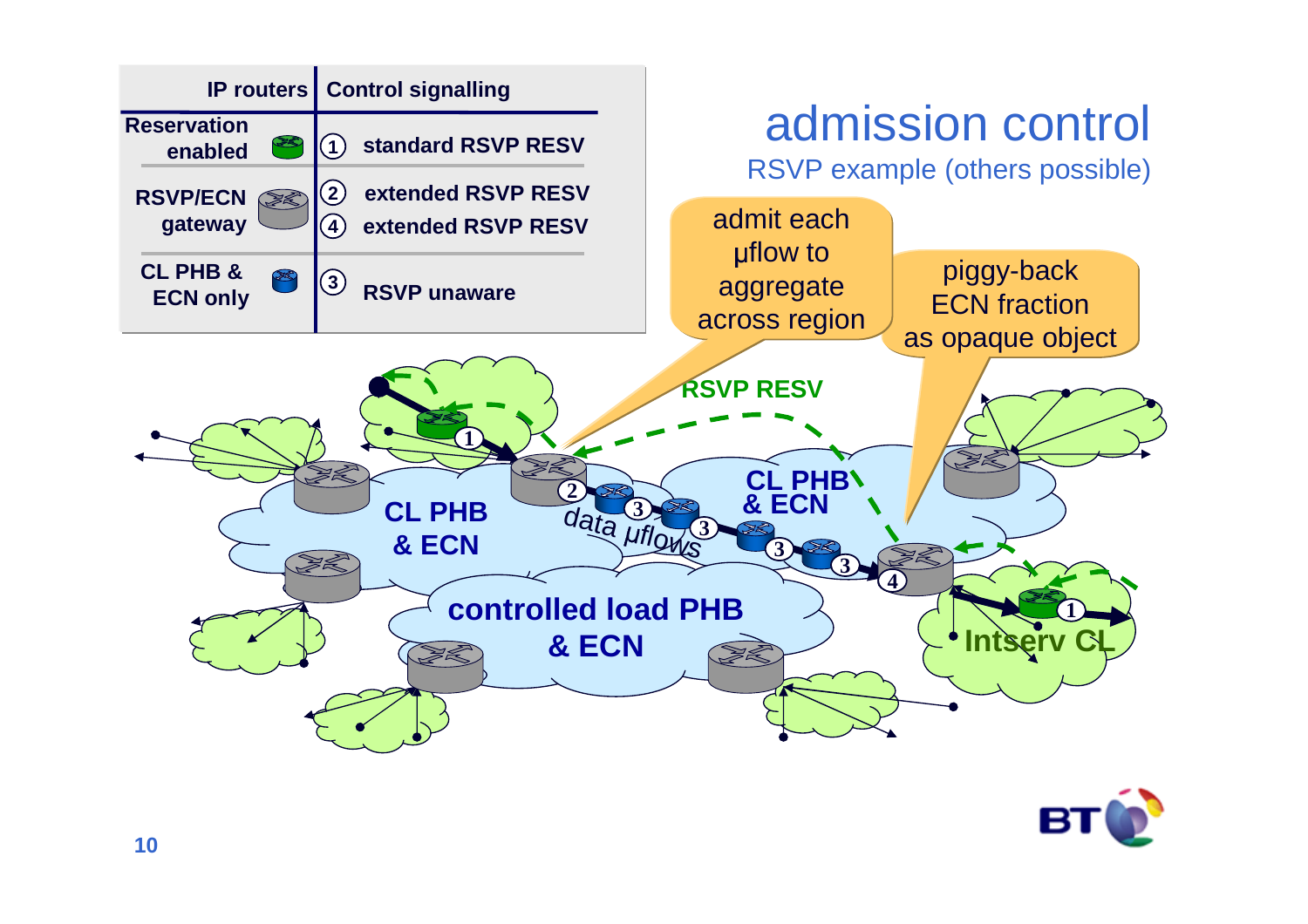#### summary

- •controlled load (CL) service
- • more robust than Intserv CL
	- preserve CL service to admitted •flows during re-routes
	- $\bullet$ then allocations gracefully adapt
- • no flow signalling nor state…
	- •…on core AND border routers
	- • but correct admission control wherever congestion arises

#### no time for…

- • more cool features
	- ECN-based anti-cheating mechanism
		- •passive inter-domain policing
	- incremental deployment
		- scales better as networks join
	- –re-route/disaster scenarios
- • design details
	- bootstrap of aggregates (probing)
	- silence suppression & VBR
	- interaction with other PHBs
		- esp. preventing starvation
	- various commercial contexts
		- •charging, policy etc
- •design motivations
- • extensive simulation
	- –most challenging simulations ever
	- scheduler, RTT & session timescales
	- many scenarios, up to 1G core
	- sudden traffic shifts
- •all the above documented

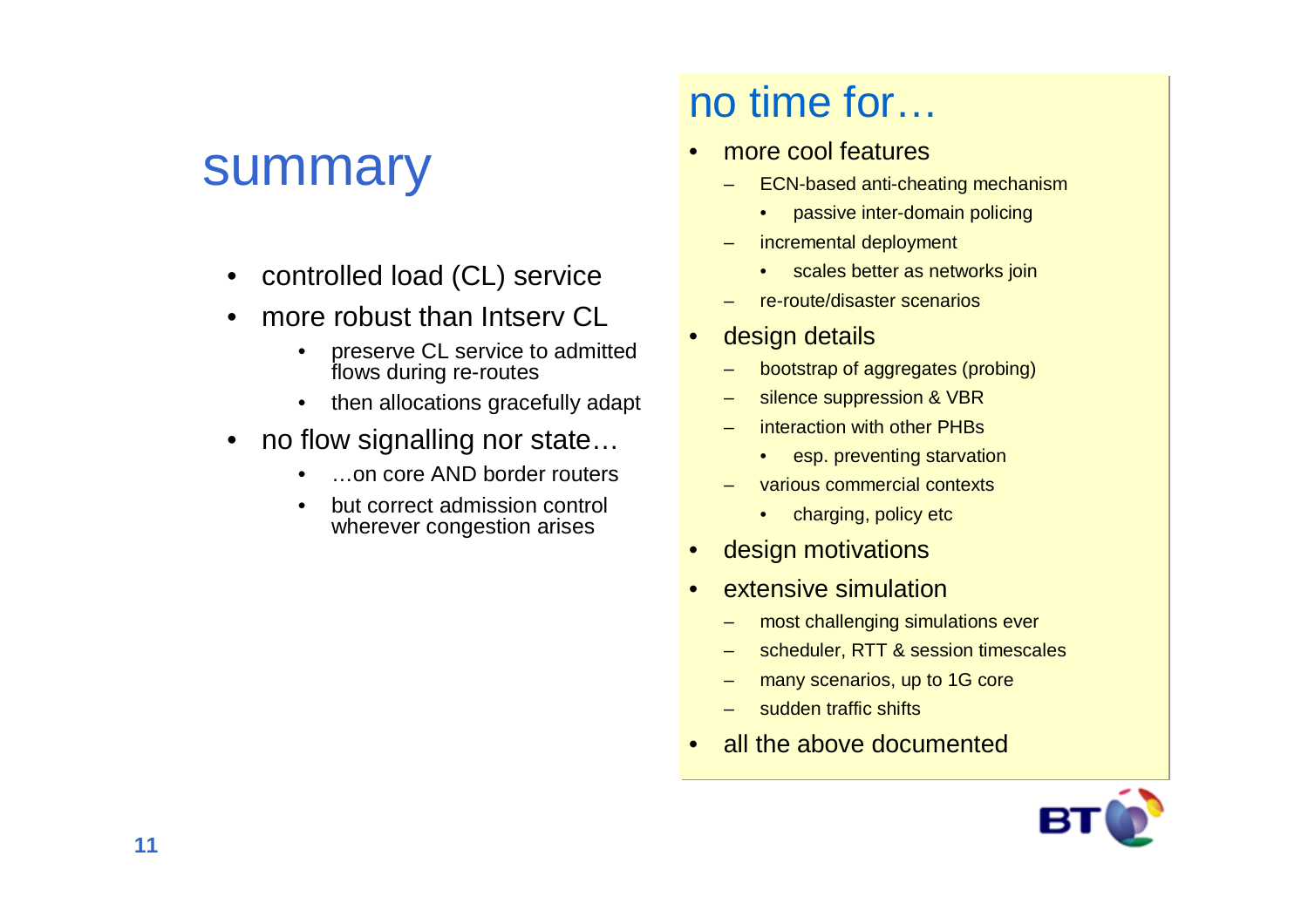# plans at IETF

- 1. controlled load (CL) PHB
	- first PHB to define non-default ECN semantics•

as allowed by ECN [RFC3168]:

...The above discussion of when CE may be set instead of dropping a packet applies by default to all Differentiated Specifications Services Per-Hop Behaviors (PHBs) [RFC 2475]. for PHBs MAY provide more specifics on how a compliant implementation is to choose between setting CE and dropping a packet, but this is NOT REQUIRED.

- • administrative scoping of ECN semantics satisfies "Specifying Alternate Semantics for the ECN Field', draft-floyd-ecn-alternates-00.txt
- •aiming for consensus with RTECN, RMD & others
- intended for standards track
- •add ECN semantics to EF PHB [RFC3246] without changing scheduling?
- 2. extension to RSVP for opaque ECN fraction object
- •is tsvwg working group appropriate (for both)?
- •working group items?

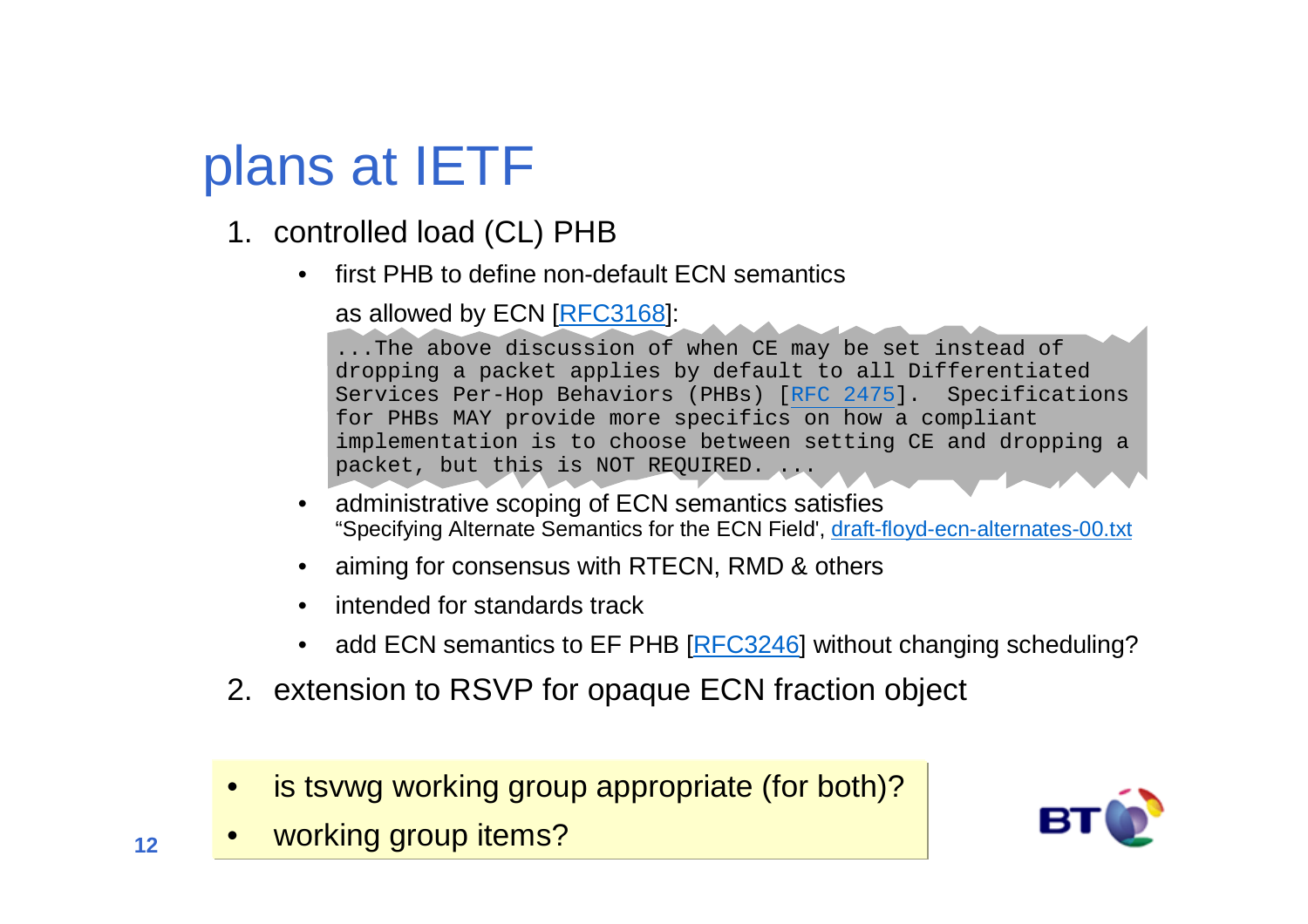# Controlled Load (CL) Service

spare slides

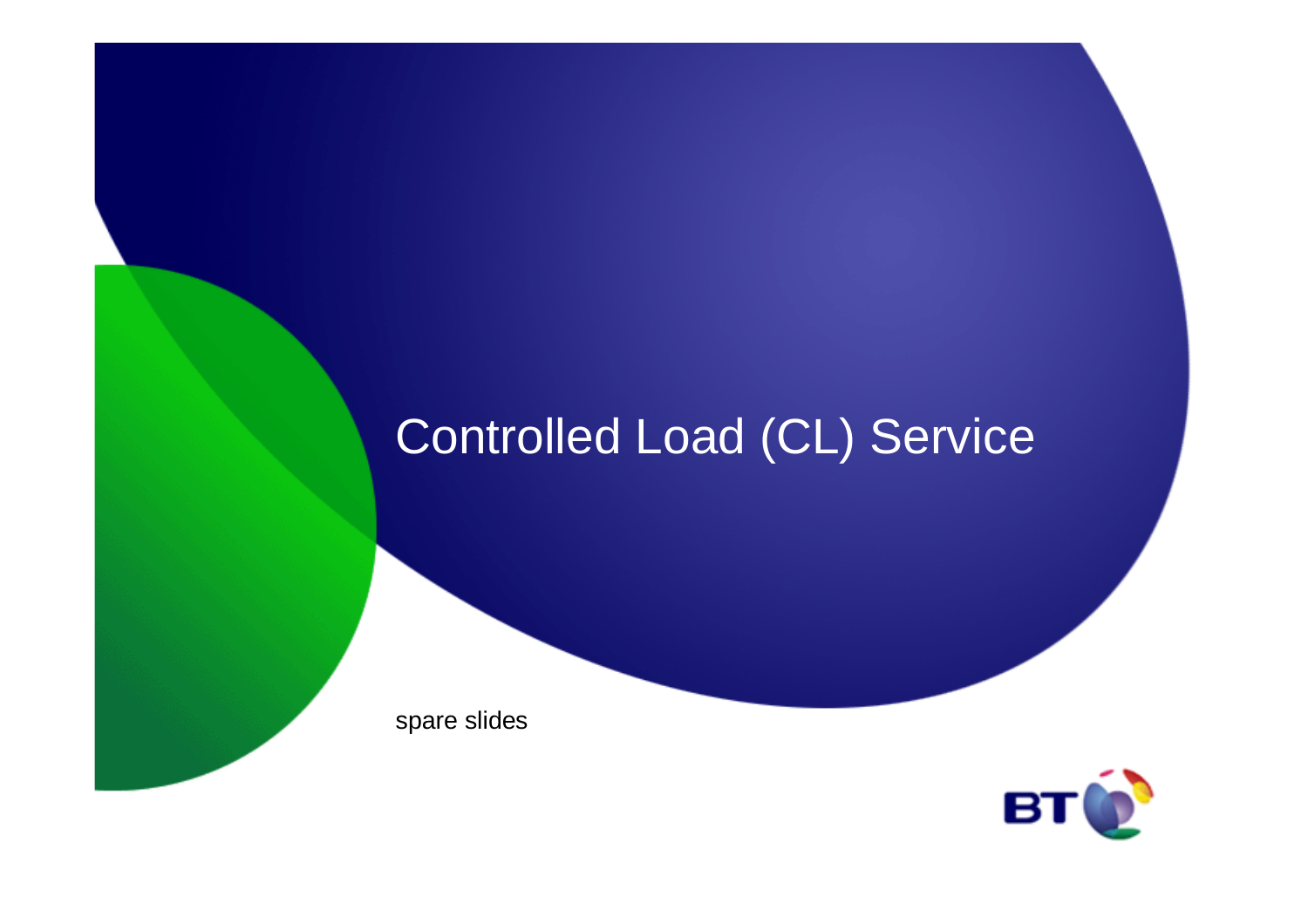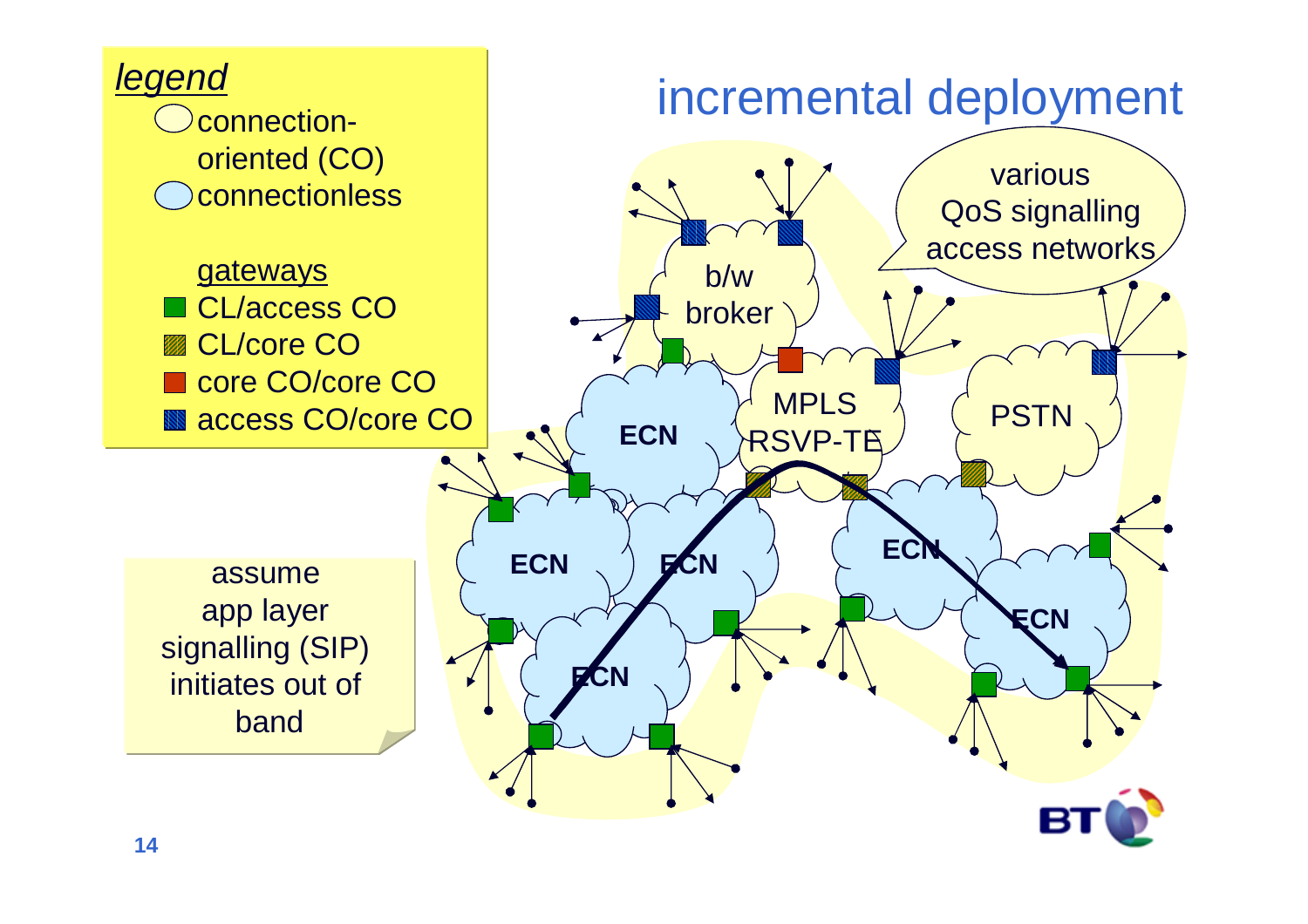

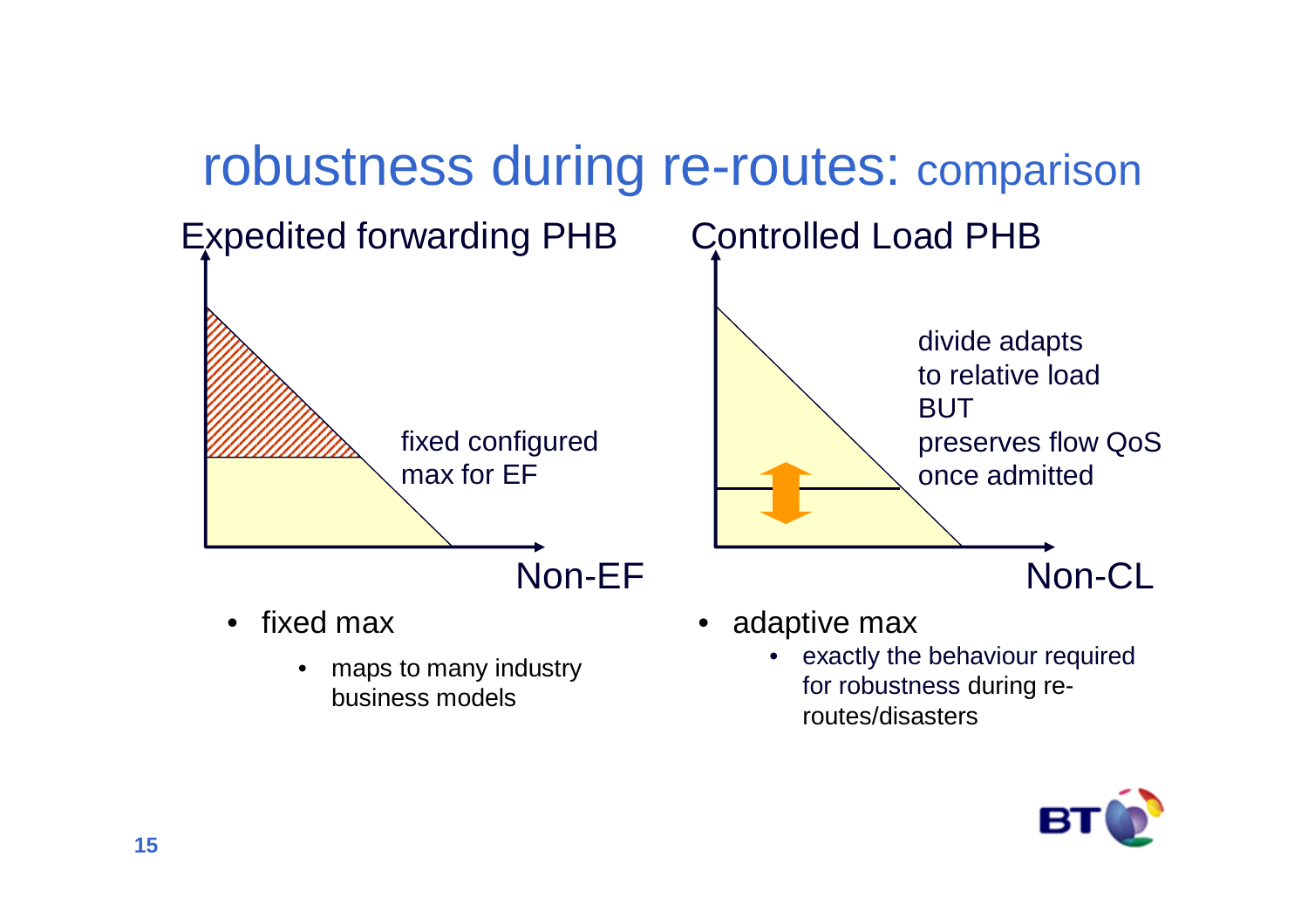#### proposed definition of explicit congestion notification

- • The congestion caused by a packet at single resource is the probability that the event  $\mathsf{X}_\mathsf{i}$  will occur if the packet in question is added to the load, given any pre-existing differential treatment of packets.
- Where  $X_i$  is the event that another selected packet will not be served to its requirements by the resource during its current busy period.

- • This definition maps directly to economic cost
	- also usefully approximated by algorithms like RED